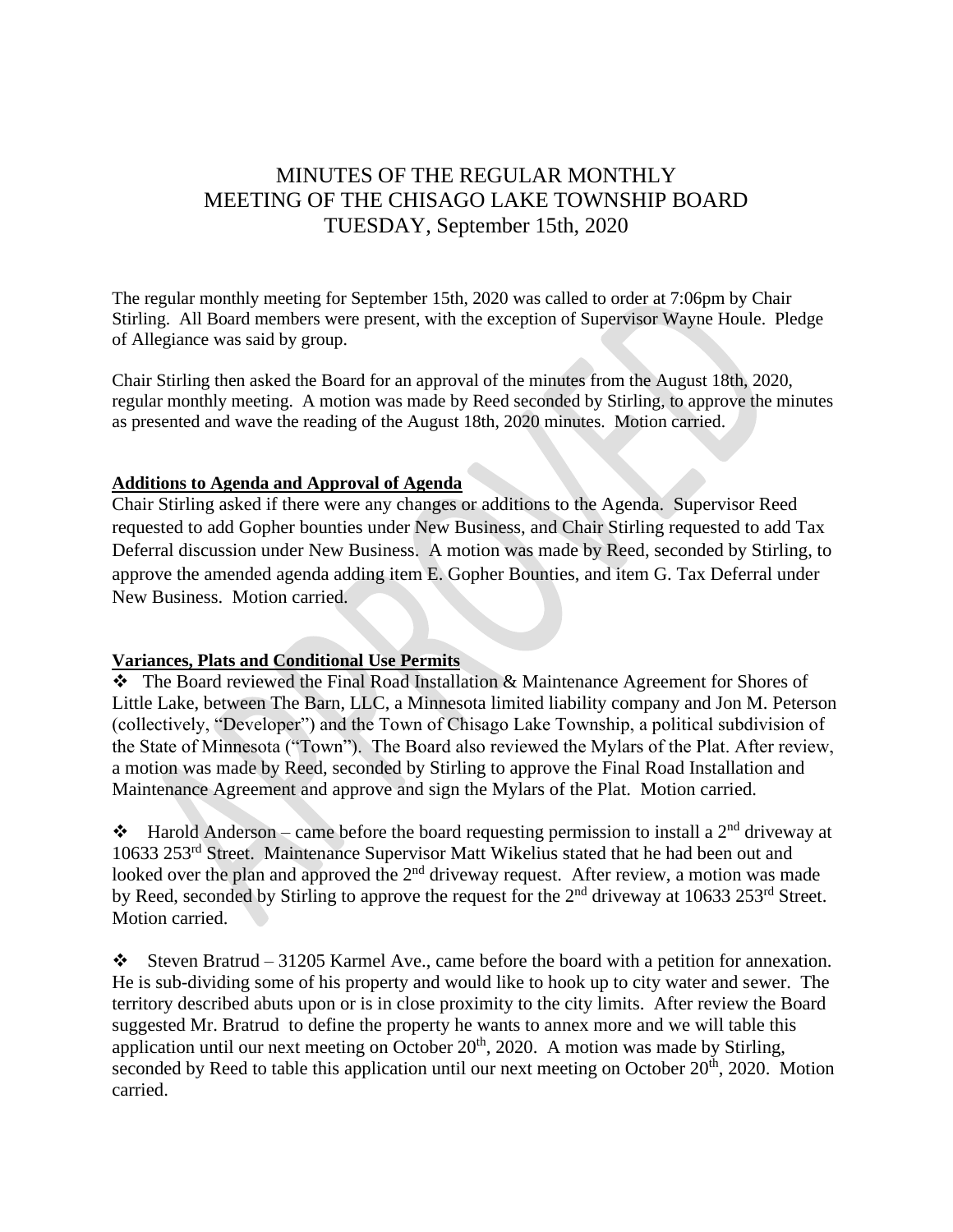Page 2 of the September 2020 Minutes

## **Old Business**

❖ Update on Broadband Grant – The Broadband initiative for the Chisago Lake Township and Franconia Township is moving forward to the grant submission phase. CTC emailed Chisago Lake and Franconia residents requesting them to write a letter of support for this project letting the MN Office of Broadband Development know how much these services are needed in our area. These letters can be emailed to **kburns@goctc.com** or mailed to CTC, ATTN: Kelly Burns, 14385 Edgewood Drive, Baxter, MN 56425. If mailing them they should be postmarked no later than September 25, 2020.

❖ Re-review Health, Recreational, and Service Organization Contracts for 2020. A representative from the Boy Scout Troop 159 came before the Board requesting a contribution so they may upgrade their Troop Trailer. The trailer is a very important piece of equipment for their Troop. And due to the growing size of their Troop they are in need of a new Troop trailer. After review, a motion was made by Stirling, seconded by Reed to donate \$1,000 to the Boy Scout Troop 159 towards upgrading their Troop trailer. Motion carried.

❖ Review and sign the '2020 CARES ACT' Grant Agreement between Chisago County and the Township of Chisago Lake in the amount of \$2,365. After review, a motion was made by Reed, 2<sup>nd</sup> by Stirling to sign the Grant Agreement between Chisago County and the Township of Chisago Lake. Motion carried.

❖ Review the COVID19 Township Preparedness Plan. After review, a motion made by Reed, seconded by Stirling to approve the COVID19 Township Preparedness Plan. Motion carried.

# **New Business**

❖ Clerk Peterson presented a list of Election Judges for the upcoming General Election on November 3, 2020, for approval. After review, a motion was made by Stirling, seconded by Reed to approve the list of Election Judges for the upcoming General Election on November 3, 2020. Motion carried.

❖ The Township received a letter from Lindstrom City Administrator requesting a Joint Fire Contract meeting on Tuesday October 13, 2020. After review, a motion was made by Stirling, seconded by Reed to accept the request for a Joint Fire Contract meeting on Tuesday, October 13, 2020 at 5:00pm at the Lindstrom City Hall. Motion carried.

◆ Reset Date for the 2020 Annual reconvened Meeting originally scheduled for August  $18<sup>th</sup>$ , 2020. Chair Stirling stated that we may need to look at increasing the 2021 budget. After discussion, a motion was made by Reed, seconded by Stirling to reset the 2020 Annual meeting for October 20<sup>th</sup>, 2020 at 7:00pm with the regular meeting to follow. Motion carried.

❖ We received an application from Xcel Energy for ROW for pole replacement across from 13428 355<sup>th</sup> Street.to replace pole replacement across from 13428 355<sup>th</sup> street. After review, a motion was made by Reed, seconded by Stirling to approve the application. Motion Carried.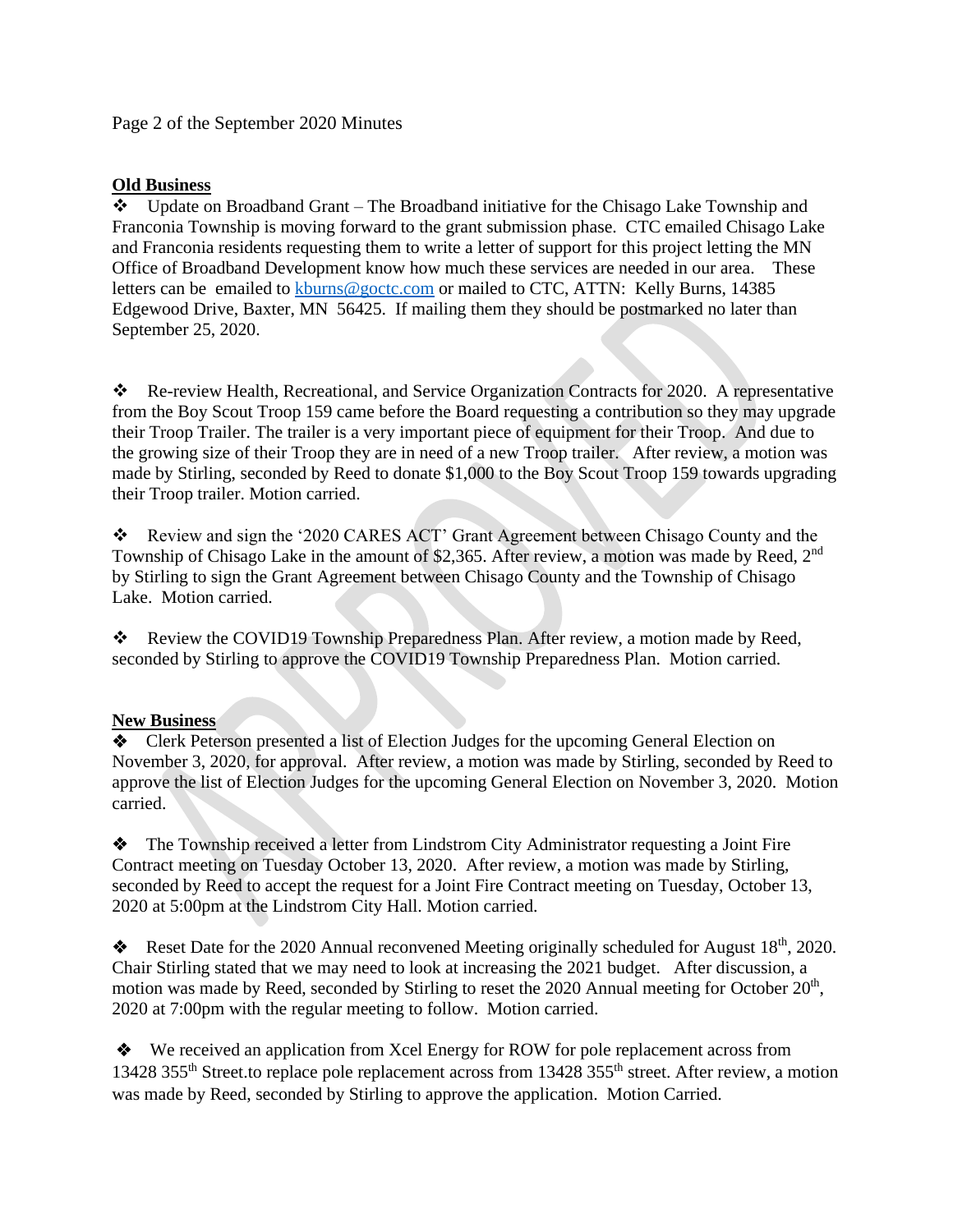Page 3 of September 2020 Minutes

 $\diamondsuit$  Gopher bounty – Max Gustafson turned in 67 pair of Gopher feet for Gopher bounty. A motion was made by Stirling, seconded by Reed to pay Max Gustafson \$134.00 Gopher Bounty. Motion carried.

❖ Chair Stirling informed the Board that the President issued an executive order in response to the COVID-19 pandemic stating that starting September  $1<sup>st</sup>$ , a deferral of the 6.2% social security tax obligation shall be made available to any employee , whose wages or compensation, during any biweekly pay period generally is less than \$4,000 through December 31, 2020. The deferral is a temporary relief from paying the tax, but under current law, the employee must eventually pay the deferred tax obligation. The tax deferral indicates the deferred tax must be paid back by April  $30<sup>th</sup>$ , 2021. After discussion, a motion was made by Stirling, seconded by Reed, to not participate in the Deferred Payroll tax. Motion carried.

## **Road Report** – Matt Wikelius

❖ Matt Wikelius informed the Board that the maintenance department has been

- ➢ Mowing, and Removing Brush
- ➢ We are Scheduled the 1st week of October for Bjorklunds to haul limestone
- $\triangleright$  The older plow truck has been in to have the exhaust leak repaired

## **Information for Officials**

- ❖ Clerk Peterson informed the Board of the following:
	- ➢ Gave the Board members information received from Jerry Spetzman, in regards to the Invasive Phragmites in the Chisago Lakes Chain of Lakes Watershed
	- $\triangleright$  A total of 34 building permit applications were issued within the Chisago Lake Township for the month of August, 2 of new homes, 23 for other home improvements, 5 for additional buildings and 3 for sewers
	- ➢ The Moody Lake Barn Tours scheduled for September and October have been canceled
	- $\triangleright$  Received notification from Couri & Ruppe's office that effective January 1, 2021 their hourly rate will be increasing.
	- $\triangleright$  CCATO meeting will be held on Wednesday, September 30<sup>th</sup>, 2020 at the Shafer Townhall

# **Financial Report**

❖ Treasurer Straub gave the Treasurer report. After the Treasurer's report was presented a motion was made by Reed, seconded by Stirling, to approve the Financial Report with a balance of 1,166,945.82 and pay the bills – Claim numbers 1852 – 1871 in the amount of \$50,455.35. Motion carried.

CARES ACT Funding (\$117,675) discussion. Chair Stirling informed the other Board members that the township has received our CARES Act Funding and so we need to decide what expenses we have incurred that were not accounted for in the budget and are necessary expenditures due to the public health emergency with respect to the COVID-19, and were incurred during the period that begins on March 1, 2020, and ends on December 30, 2020 to use this funding. The Board discussed using some of the funds to upgrade our Exterior/Interior doors to be touch free. Upgrading our bathroom facilities to be touch-free along with installing censored lights in our bathrooms. We also discussed purchasing electronic equipment for our supervisors, clerks, and Treasurers for more Teleconference's and Presentations.